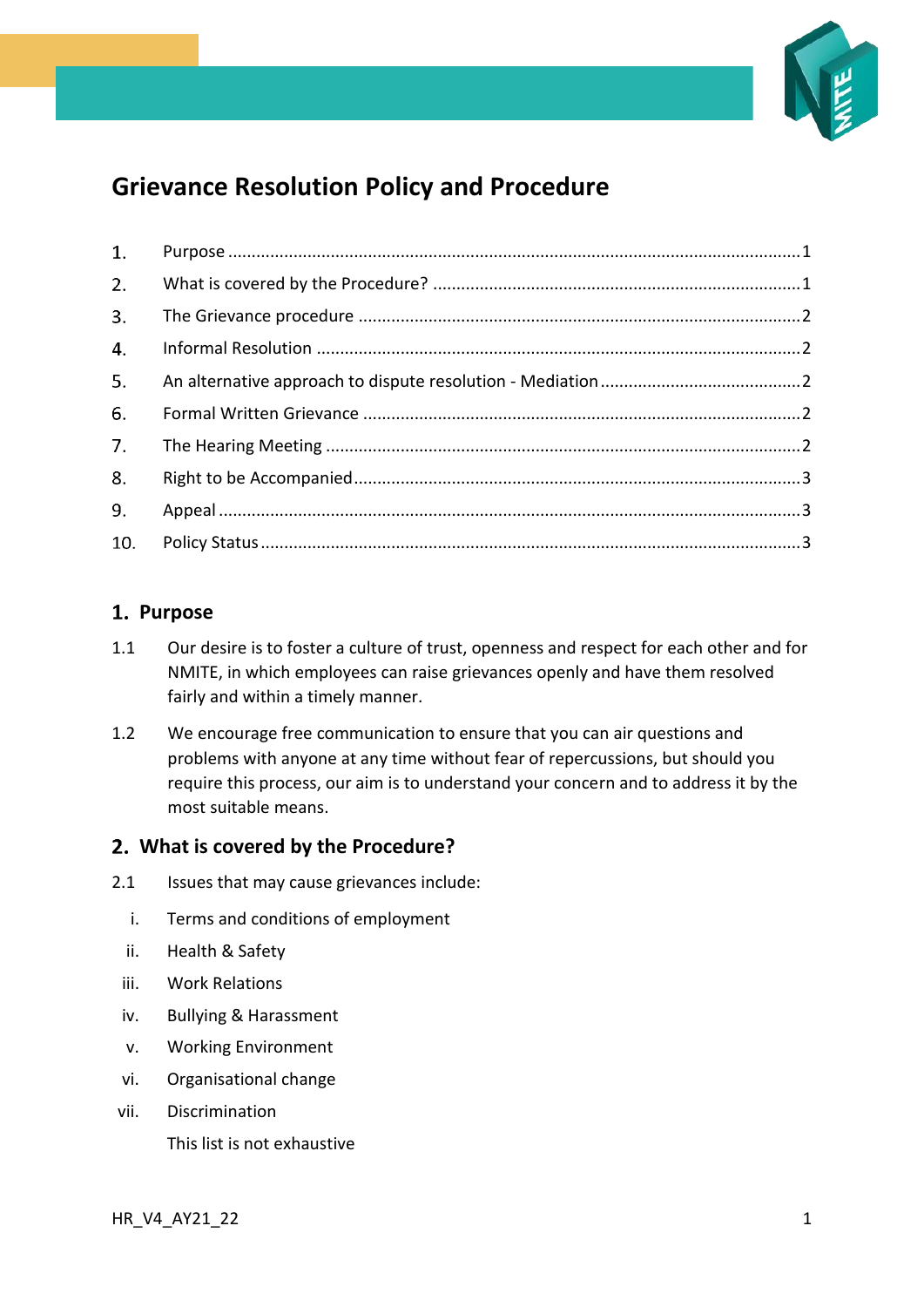

# <span id="page-1-0"></span>**The Grievance procedure**

3.1 We recognise this can be stressful and upsetting for people. We believe everyone involved is entitled to be treated reasonably and with consideration and we will not tolerate abusive or insulting behaviour from anyone taking part in or conducting grievance procedures and will treat any such behaviour as misconduct under the Disciplinary Policy & Procedure.

# <span id="page-1-1"></span>**Informal Resolution**

4.1 Most grievances can be resolved quickly and informally through discussion with your Manager or the HR Department. If you feel unable to speak to your Manager, then you should speak informally to a member of the HR department. If this does not resolve the issue, you should follow mediation route, and lastly the formal Grievance route.

### <span id="page-1-2"></span>**An alternative approach to dispute resolution - Mediation**

5.1 It may be appropriate for the matter to be dealt with by alternative means. This involves a third-party independent person helping you to reach a resolution acceptable to all. The method would be mutually agreed, voluntary and non-binding.

### <span id="page-1-3"></span>**Formal Written Grievance**

- 6.1 If your grievance cannot be resolved informally you should state your grievance in writing and submit it to the HR Department indicating that it is a formal grievance.
- 6.2 The written grievance should contain a brief description of the nature of your complaint, including any relevant facts, dates and names of the individuals involved. In some situations, we may need to ask you to provide further information.

### <span id="page-1-4"></span>**The Hearing Meeting**

- 7.1 A grievance hearing will be set within 10 working days of receipt of the grievance, where you will be able to discuss your issues in person. You will be asked to explain the nature of your complaint and what action you feel should be taken to resolve the matter. Where appropriate, the meeting may be adjourned to allow further investigations to take place.
- 7.2 The HR Department will usually appoint an Investigating Officer (someone impartial to the grievance) to carry out the investigation.
- 7.3 You must co-operate fully and promptly in any investigation. This will include informing us of the names of any witnesses, disclosing any relevant documents to us and attend investigative meetings if required.
- 7.4 As an outcome of the grievance procedure, other policies or provisions may be applied. For example, the disciplinary procedure or informal coaching.